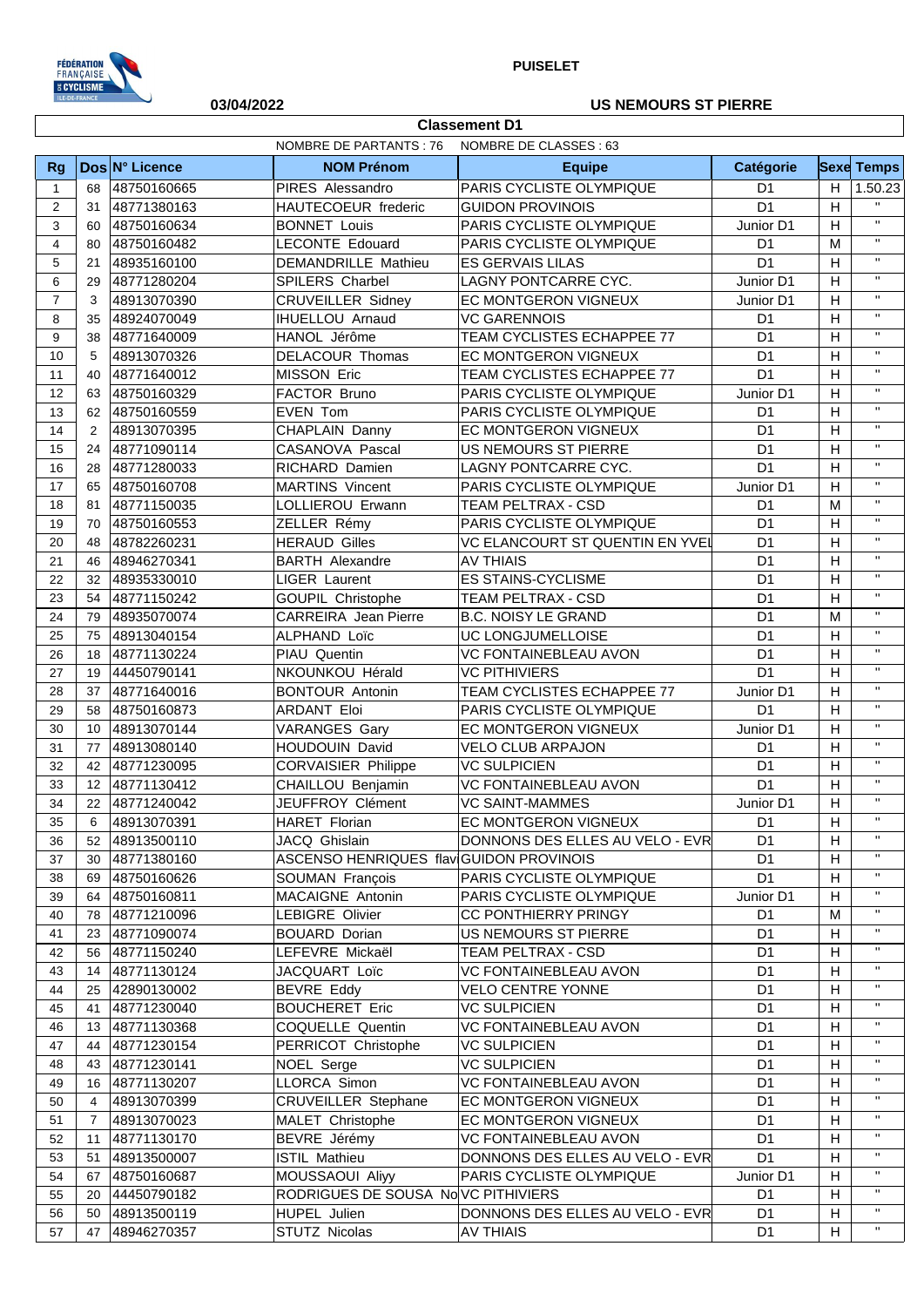| 58 | 73 | 48946150029  | VALERI Fabien     | IVC VINCENNES                     |           |   |              |
|----|----|--------------|-------------------|-----------------------------------|-----------|---|--------------|
| 59 | ົາ | 148771280236 | IMOURAND Cédric   | ILAGNY PONTCARRE CYC.             | Junior D1 | Н |              |
| 60 | 49 | 148782260197 | IMARTON Thibaud   | IVC ELANCOURT ST QUENTIN EN YVEII | D1        |   |              |
| 61 | 34 | 148924110458 | LERAULT Max       | ICSM CI AMART                     |           |   | $\mathbf{u}$ |
| 62 | 74 | 148771020243 | ILOLLIEROU Elodie | LA PÉDALE FERTOISE EQUIPE CYCLIS  | D2        |   |              |
| 63 | 26 | 142890130039 | LEMOINE Anthony   | IVELO CENTRE YONNE                |           |   | $\mathbf{u}$ |

|                |                |                |                            | <b>Classement D2</b>                           |                |                           |                   |
|----------------|----------------|----------------|----------------------------|------------------------------------------------|----------------|---------------------------|-------------------|
|                |                |                | NOMBRE DE PARTANTS : 52    | NOMBRE DE CLASSES: 41                          |                |                           |                   |
| <b>Rg</b>      |                | Dos N° Licence | <b>NOM Prénom</b>          | <b>Equipe</b>                                  | Catégorie      |                           | <b>Sexe Temps</b> |
| $\mathbf{1}$   | 49             | 48750240404    | <b>ROGER Louison</b>       | US METRO TRANSPORTS                            | D <sub>2</sub> | H                         | 1.42.44           |
| $\overline{2}$ | 48             | 48750240402    | <b>DUSSIOT Guillaume</b>   | US METRO TRANSPORTS                            | D <sub>2</sub> | H                         | $\mathbf{H}$      |
| 3              | 38             | 48750160060    | <b>BIALE Valentin</b>      | PARIS CYCLISTE OLYMPIQUE                       | D <sub>2</sub> | H                         | $\mathbf{H}$      |
| $\overline{4}$ | 47             | 42890570044    | ADRIEN Johan               | PERSEVERANTE PONT/YONNE CYCLI                  | D <sub>2</sub> | H                         | $\mathbf{H}$      |
| 5              | 55             | 48750160851    | DUGUE MAXIME               | PARIS CYCLISTE OLYMPIQUE                       | D <sub>2</sub> | M                         | $\mathbf{H}$      |
| 6              | 37             | 48750160823    | <b>BESCH Romain</b>        | PARIS CYCLISTE OLYMPIQUE                       | D <sub>2</sub> | H                         | $\mathbf{H}$      |
| $\overline{7}$ | 26             | 48771640005    | SIBLET Sébastien           | TEAM CYCLISTES ECHAPPEE 77                     | D <sub>2</sub> | H                         | $\mathbf{H}$      |
| 8              | $\overline{7}$ | 48771150247    | <b>CHANTREL Stephane</b>   | TEAM PELTRAX - CSD                             | D <sub>2</sub> | H                         | $\mathbf{H}$      |
| 9              | 18             | 44450830026    | POMMIER Jérôme             | <b>GUIDON CHALETTOIS</b>                       | D <sub>2</sub> | H                         | $\mathbf{H}$      |
| 10             | 12             | 48771280109    | <b>MUNIER Philippe</b>     | LAGNY PONTCARRE CYC.                           | D <sub>2</sub> | H                         | $\mathbf{H}$      |
| 11             | 3              | 48771130315    | MAUVAIS Clément            | <b>VC FONTAINEBLEAU AVON</b>                   | D <sub>2</sub> | H                         | $\mathbf{H}$      |
| 12             | 36             | 48913130059    | FONT LAPALISSE Thierry     | <b>AVENIR CYCLISTE DE LARDY</b>                | D <sub>2</sub> | H                         | $\mathbf{H}$      |
| 13             | 39             | 48750160880    | <b>BONNET Hugo</b>         | PARIS CYCLISTE OLYMPIQUE                       | D <sub>2</sub> | H                         | $\mathbf{H}$      |
| 14             | 44             | 48771490044    | <b>CHERRIER Olivier</b>    | <b>SC GRETZ TOURNAN</b>                        | D <sub>2</sub> | H                         | $\mathbf{H}$      |
| 15             | 14             | 42890130029    | LUCAS Rodolphe             | <b>VELO CENTRE YONNE</b>                       | D <sub>2</sub> | H                         | $\mathbf{H}$      |
| 16             | 19             | 44450830908    | QUESNEL Kevin              | <b>GUIDON CHALETTOIS</b>                       | D <sub>2</sub> | H                         | $\mathbf{H}$      |
| 17             | 8              | 48771150256    | <b>GALVAING Damien</b>     | <b>TEAM PELTRAX - CSD</b>                      | D <sub>2</sub> | H                         | $\mathbf{H}$      |
| 18             | 41             | 48750160585    | HANAIZI Mehdi              | PARIS CYCLISTE OLYMPIQUE                       | D <sub>2</sub> | H                         | $\mathbf{H}$      |
| 19             | 5              | 48771240025    | JEUFFROY Michel            | <b>VC SAINT-MAMMES</b>                         | D <sub>2</sub> | H                         | $\mathbf{H}$      |
| 20             | 50             | 48771520003    | <b>GODIN Damien</b>        | <b>TEAM CYCLISTE BUSSY</b>                     | D <sub>2</sub> | H                         | $\mathbf{H}$      |
| 21             | 42             | 44450700250    | <b>JEANNE Bertrand</b>     | <b>UC GIEN SPORT</b>                           | D <sub>2</sub> | H                         | $\mathbf{H}$      |
| 22             | 35             | 48924080253    | HAUTEVILLE LIONEL          | A. C. B. B.                                    | D <sub>2</sub> | H                         | $\mathbf{H}$      |
| 23             | 46             | 48771090367    | <b>GUINE Sébastien</b>     | <b>US NEMOURS ST PIERRE</b>                    | D <sub>2</sub> | H                         | $\mathbf{H}$      |
| 24             | 15             | 42890130040    | <b>RENAULT Tinui</b>       | <b>VELO CENTRE YONNE</b>                       | Junior D2      | H                         | $\mathbf{H}$      |
| 25             | 53             | 48913500085    | PETEILH Anna               | DONNONS DES ELLES AU VELO - EVR 3ème Catégorie |                | D                         | $\mathbf{H}$      |
| 26             | 34             | 48913260111    | JEANNIN Yvan               | <b>AC ORSAY</b>                                | D <sub>2</sub> | H                         | $\mathbf{H}$      |
| 27             | 20             | 48782350653    | CHEZEAUD Thomas            | <b>VC MONTIGNY BRETONNEUX</b>                  | D <sub>2</sub> | H                         | $\mathbf{H}$      |
| 28             | 52             | 48935190046    | <b>GUARY Eddy</b>          | SE PAVILLONNAIS                                | D <sub>2</sub> | H                         | $\mathbf{H}$      |
| 29             | $\mathbf{1}$   | 48913070394    | <b>LECART Thibaut</b>      | EC MONTGERON VIGNEUX                           | D <sub>2</sub> | H                         | $\mathbf{H}$      |
| 30             | 43             | 48946270348    | <b>OLLIVIER Hervé</b>      | <b>AV THIAIS</b>                               | D <sub>2</sub> | H                         | $\mathbf{H}$      |
| 31             | 31             | 48771230025    | JOUBERT Bruno              | <b>VC SULPICIEN</b>                            | D <sub>1</sub> | H                         | $\mathbf{H}$      |
| 32             | $\overline{4}$ | 48771240026    | JEUFFROY Laurent           | <b>VC SAINT-MAMMES</b>                         | D <sub>2</sub> | H                         | $\mathbf{H}$      |
| 33             | 10             | 48771150151    | <b>WETZSTEIN Laurent</b>   | <b>TEAM PELTRAX - CSD</b>                      | D <sub>2</sub> | H                         | $\mathbf{H}$      |
| 34             | 21             | 48771640015    | <b>BONTOUR Sébastien</b>   | TEAM CYCLISTES ECHAPPEE 77                     | D <sub>2</sub> | H                         | $\mathbf{H}$      |
| 35             |                | 28 48771230013 | GARCIA Juan Manuel         | <b>VC SULPICIEN</b>                            | D <sub>2</sub> | $\boldsymbol{\mathsf{H}}$ | $\mathbf{H}$      |
| 36             | 24             | 48771640020    | MAGALHAES Nicolas          | TEAM CYCLISTES ECHAPPEE 77                     | D <sub>2</sub> | Н                         | $\mathbf{H}$      |
| 37             | 6              | 48771150253    | <b>BOUCHER</b> Jean Michel | TEAM PELTRAX - CSD                             | D <sub>2</sub> | H                         | $\mathbf{H}$      |
| 38             | 22             | 48771640024    | <b>GAILLARD Thierry</b>    | TEAM CYCLISTES ECHAPPEE 77                     | D <sub>2</sub> | H                         | $\mathbf{H}$      |
| 39             |                | 25 48771640001 | ROLLAND Yann               | TEAM CYCLISTES ECHAPPEE 77                     | D <sub>2</sub> | H                         | $\mathbf{H}$      |
| 40             | 30             | 48771230002    | HUMEAU Nicolas             | <b>VC SULPICIEN</b>                            | D <sub>2</sub> | H                         | н.                |
| 41             |                | 13 42890130033 | CAILLOT Cyril              | <b>VELO CENTRE YONNE</b>                       | D <sub>2</sub> | H                         | $\mathbf{H}$      |
|                |                |                |                            |                                                |                |                           |                   |

|    | <b>Classement D3</b>                              |                |                            |                                  |                  |    |                   |  |  |
|----|---------------------------------------------------|----------------|----------------------------|----------------------------------|------------------|----|-------------------|--|--|
|    | NOMBRE DE CLASSES : 36<br>NOMBRE DE PARTANTS : 50 |                |                            |                                  |                  |    |                   |  |  |
| Rg |                                                   | Dos N° Licence | <b>NOM Prénom</b>          | <b>Equipe</b>                    | <b>Catégorie</b> |    | <b>Sexe Temps</b> |  |  |
|    | 35                                                | 42890570100    | DABEL Romain               | PERSEVERANTE PONT/YONNE CYCLI    | D <sub>3</sub>   | н  | 1.33.42           |  |  |
| 2  | 4                                                 | 48771050111    | BERNARD Nicolas            | <b>MELUN CYCL, ORGANISATION</b>  | D <sub>3</sub>   | H. | $\mathbf{H}$      |  |  |
| 3  | 38                                                | 48750240398    | ROGER Hugoline             | US METRO TRANSPORTS              | D <sub>2</sub>   | D  | $^{\prime\prime}$ |  |  |
| 4  | 36                                                | 48750160727    | PIEDELOUP Fabien           | <b>PARIS CYCLISTE OLYMPIQUE</b>  | D <sub>3</sub>   | H  | $^{\prime\prime}$ |  |  |
| 5  | 46                                                | 48946150071    | <b>TUMOINE Eric</b>        | <b>VC VINCENNES</b>              | D <sub>3</sub>   | М  | $\mathbf{H}$      |  |  |
| 6  | 42                                                | 48935190050    | <b>VANDERHAEGEN Pascal</b> | <b>SE PAVILLONNAIS</b>           | D <sub>3</sub>   | H. | $\mathbf{H}$      |  |  |
|    | 5                                                 | 48771080013    | <b>IDELEURME Sébastien</b> | AS CHELLES                       | D <sub>3</sub>   | н  | $\mathbf{H}$      |  |  |
| 8  | 14                                                | 42890130003    | DOURU Cyrille              | <b>VELO CENTRE YONNE</b>         | Arbitre Régional | H. | $\mathbf{H}$      |  |  |
| 9  | 27                                                | 48771230133    | NOWAK Sébastien            | <b>VC SULPICIEN</b>              | D <sub>3</sub>   | н  | $\mathbf{H}$      |  |  |
| 10 | 49                                                | 148771640003   | <b>ICHARLES VINCENT</b>    | <b>TEAM CYCLISTES ECHAPEE 77</b> | D <sub>3</sub>   | M  | $\mathbf{H}$      |  |  |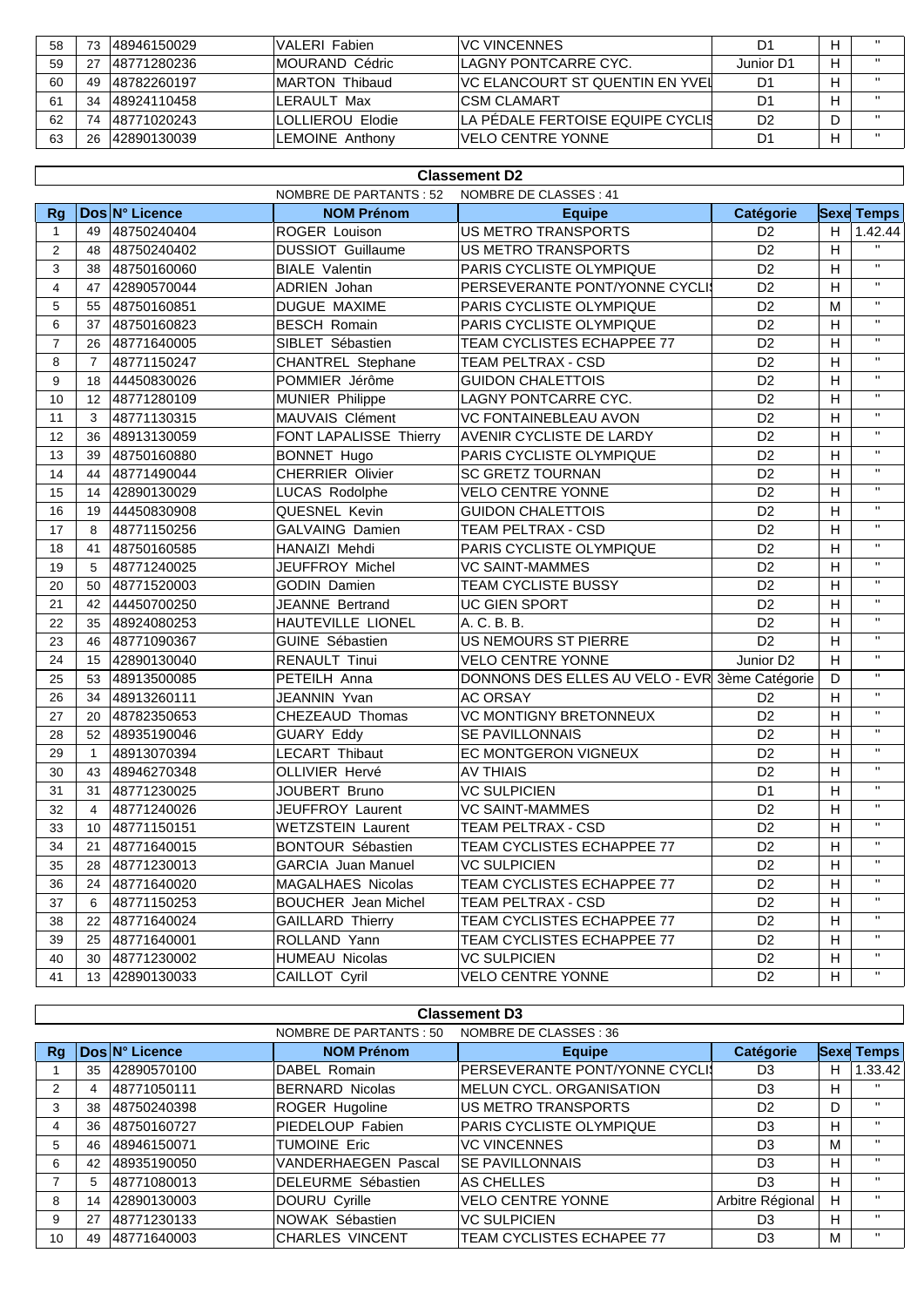| 11 | 20 | 44450830197     | <b>QUEMY Frédéric</b>   | <b>GUIDON CHALETTOIS</b>        | D <sub>3</sub> | H  | $\mathbf{H}$ |
|----|----|-----------------|-------------------------|---------------------------------|----------------|----|--------------|
| 12 | 13 | 48771150264     | TISSIER Thierry         | <b>TEAM PELTRAX - CSD</b>       | D <sub>3</sub> | H. | $\mathbf{H}$ |
| 13 |    | 48771130064     | <b>BEAULIEU Patrick</b> | <b>VC FONTAINEBLEAU AVON</b>    | D <sub>3</sub> | H. | $\mathbf{H}$ |
| 14 | 17 | 48913070158     | <b>LECART Patrice</b>   | <b>EC MONTGERON VIGNEUX</b>     | D <sub>3</sub> | H. | $\mathbf{H}$ |
| 15 | 39 | 48771420038     | LEONARD Luc             | <b>UCM VENEUX LES SABLONS</b>   | D <sub>3</sub> | H. | $\mathbf{H}$ |
| 16 | 50 | 44453590048     | CAULIER DAVID           | AMICALE DE NEUVILLE             | D <sub>3</sub> | M  | $\mathbf{H}$ |
| 17 | 11 | 48771150265     | <b>MORIN Christophe</b> | TEAM PELTRAX - CSD              | D <sub>3</sub> | H  | $\mathbf{H}$ |
| 18 | 9  | 42891050307     | <b>TIMBERT Patrick</b>  | <b>VELO CLUB DU SENONAIS</b>    | D <sub>3</sub> | H. | $\mathbf{H}$ |
| 19 | 30 | 48771090056     | <b>TORRES Philippe</b>  | <b>US NEMOURS ST PIERRE</b>     | D <sub>3</sub> | H. | $\mathbf{H}$ |
| 20 | 10 | 48771150192     | <b>MARIA Didier</b>     | TEAM PELTRAX - CSD              | D <sub>3</sub> | H. | $\mathbf{H}$ |
| 21 | 6  | 48946270325     | <b>CHANTEUR José</b>    | <b>AV THIAIS</b>                | D <sub>3</sub> | H  | $\mathbf{H}$ |
| 22 | 24 | 48771230071     | EMARD Yann              | <b>VC SULPICIEN</b>             | D <sub>3</sub> | H. | $\mathbf{H}$ |
| 23 | 21 | 48771640019     | GONZO Jean Philippe     | TEAM CYCLISTES ECHAPPEE 77      | D <sub>3</sub> | H. | $\mathbf{H}$ |
| 24 | 41 | 48946150064     | <b>VAUTIER Vincent</b>  | <b>VC VINCENNES</b>             | D <sub>3</sub> | H  | $\mathbf{H}$ |
| 25 | 8  | 42891050391     | <b>GEROMEGNACE JOEL</b> | <b>VELO CLUB DU SENONAIS</b>    | D <sub>3</sub> | H  | $\mathbf{H}$ |
| 26 | 45 | Carte Journée 3 | MIGEON Romain           | Carte Journée                   | D <sub>3</sub> | M  | $\mathbf{H}$ |
| 27 | 40 | 48946150063     | <b>BOLOT Thomas</b>     | <b>VC VINCENNES</b>             | D <sub>3</sub> | H. | $\mathbf{H}$ |
| 28 | 32 | 48913500112     | <b>BOURNEIX Louna</b>   | DONNONS DES ELLES AU VELO - EVR | Junior         | D  | $\mathbf{H}$ |
| 29 | 34 | 48913500109     | LEDOUX Mathilde         | DONNONS DES ELLES AU VELO - EVR | Junior         | D  | $\mathbf{H}$ |
| 30 | 47 | 48771010490     | LEDUC Sébastien         | <b>ESC MEAUX</b>                | D <sub>3</sub> | M  | $\mathbf{H}$ |
| 31 | 51 | 48946270283     | CAHAGNIET SEBASTIEN     | <b>AV THIAIS</b>                | D <sub>3</sub> | M  | $\mathbf{H}$ |
| 32 | 53 | 48771040252     | <b>BOULIVEN LIONEL</b>  | PEDALE COMBS LA VILAISE         | D <sub>3</sub> | M  | $\mathbf{H}$ |
| 33 | 26 | 48771230073     | LOYER Stéphane          | <b>VC SULPICIEN</b>             | D <sub>3</sub> | H. | $\mathbf{H}$ |
| 34 | 37 | 48750240225     | RENAIS Rodolphe         | <b>US METRO TRANSPORTS</b>      | D <sub>3</sub> | H. | $\mathbf{H}$ |
| 35 | 15 | 48771520074     | <b>ZANN</b> Jean Yves   | <b>TEAM CYCLISTE BUSSY</b>      | D <sub>3</sub> | H. | $\mathbf{H}$ |
| 36 | 23 | 48771230079     | <b>DURAND Wilfried</b>  | <b>VC SULPICIEN</b>             | D <sub>3</sub> | H. | $\mathbf{H}$ |

## **Classement D4**

 $\overline{\phantom{a}}$ 

|                |                 |                | NOMBRE DE PARTANTS : 43          | NOMBRE DE CLASSES : 37       |                |                |                   |
|----------------|-----------------|----------------|----------------------------------|------------------------------|----------------|----------------|-------------------|
| Rq             |                 | Dos N° Licence | <b>NOM Prénom</b>                | <b>Equipe</b>                | Catégorie      |                | <b>Sexe Temps</b> |
| $\mathbf{1}$   | 8               | 48913070243    | <b>ALBERTI Patrick</b>           | EC MONTGERON VIGNEUX         | D <sub>4</sub> | H              | 1.29.05           |
| $\overline{2}$ | 30              | 48935040148    | <b>LEGENTIL Serge</b>            | EC NEUILLY PLAISANCE         | D <sub>4</sub> | H              | $\mathbf{H}$      |
| 3              | 3               | 48913390037    | MILLERET Laurent                 | EC MORSANG SUR ORGE          | D <sub>4</sub> | H              | $\mathbf{H}$      |
| $\overline{4}$ | 11              | 48913070321    | PEROTTO Lucien                   | <b>EC MONTGERON VIGNEUX</b>  | D <sub>4</sub> | H              | $\mathbf{H}$      |
| 5              | 29              | 48935040022    | FOUESNANT Frédéric               | EC NEUILLY PLAISANCE         | D <sub>4</sub> | H              | $\mathbf{H}$      |
| 6              | 10 <sup>°</sup> | 48913070255    | PAPINAUD Joël                    | EC MONTGERON VIGNEUX         | D <sub>4</sub> | H              | $\mathbf{H}$      |
| $\overline{7}$ | 17              | 48771230143    | <b>BELAIR Olivier</b>            | <b>VC SULPICIEN</b>          | D <sub>4</sub> | H              | $\mathbf{H}$      |
| 8              | 27              | 48935040157    | <b>BLANCO Angelo</b>             | EC NEUILLY PLAISANCE         | D <sub>4</sub> | H              | $\mathbf{H}$      |
| 9              | $\overline{4}$  | 48935230006    | DEWILDE Philippe                 | <b>EC NOISEENNE</b>          | D <sub>4</sub> | H              | $\mathbf{H}$      |
| 10             | 37              | 48771050005    | <b>GALLOIS</b> Jean Pierre       | MELUN CYCL. ORGANISATION     | D <sub>4</sub> | H              | $\mathbf{H}$      |
| 11             | 46              | 48918000022    | <b>WESELAQUI Daniel</b>          |                              | D <sub>4</sub> | M              | $\mathbf{H}$      |
| 12             | 19              | 48771230012    | MONTEVERDI Dominique             | <b>VC SULPICIEN</b>          | D <sub>4</sub> | H              | $\mathbf{H}$      |
| 13             | 45              | 48771150250    | PICH Sylvie                      | <b>TEAM PELTRAX - CSD</b>    | D <sub>3</sub> | F              | $\mathbf{H}$      |
| 14             | 26              | 48771130330    | SEUROT Franck                    | VC FONTAINEBLEAU AVON        | D <sub>4</sub> | H              | $\mathbf{H}$      |
| 15             | 14              | 48782160131    | <b>GIROU Philippe</b>            | EC VELIZY 78                 | D <sub>4</sub> | H              | $\mathbf{H}$      |
| 16             | $\mathbf{1}$    | 48771090364    | <b>BEVRE</b> Dominique           | <b>US NEMOURS ST PIERRE</b>  | D <sub>4</sub> | $\overline{H}$ | $\mathbf{H}$      |
| 17             | 39              | 48913260002    | <b>GUILLOUX Daniel</b>           | <b>AC ORSAY</b>              | D <sub>4</sub> | H              | $\mathbf{H}$      |
| 18             | 18              | 48771230115    | <b>DELORIS Noël</b>              | <b>VC SULPICIEN</b>          | D <sub>4</sub> | H              | $\mathbf{H}$      |
| 19             | 32              | 48771150244    | <b>CHANTREL Alexia</b>           | <b>TEAM PELTRAX - CSD</b>    | D <sub>3</sub> | D              | $\mathbf{H}$      |
| 20             | 24              | 48771130316    | <b>MEUNIER Thierry</b>           | VC FONTAINEBLEAU AVON        | D <sub>4</sub> | H              | $\mathbf{H}$      |
| 21             | 38              | 48913260113    | CORDEBAR Gérard                  | <b>AC ORSAY</b>              | D <sub>4</sub> | H              | $\mathbf{H}$      |
| 22             | 9               | 48913070378    | JEANNEQUIN Louna                 | EC MONTGERON VIGNEUX         | D <sub>3</sub> | D              | $\mathbf{H}$      |
| 23             | 6               | 48771380182    | DE ALMEIDA José                  | <b>GUIDON PROVINOIS</b>      | D <sub>4</sub> | H              | $\mathbf{H}$      |
| 24             | 21              | 48771230127    | VALTAT Céline                    | <b>VC SULPICIEN</b>          | D <sub>4</sub> | D              | $\mathbf{H}$      |
| 25             | 36              | 48771150210    | <b>REINE Thierry</b>             | TEAM PELTRAX - CSD           | D <sub>4</sub> | H              | $\mathbf{H}$      |
| 26             | 44              | 48771210019    | FOUCHER Ludovic                  | CC PONTHIERRY PRINGY         | D <sub>4</sub> | H              | $\mathbf{H}$      |
| 27             | 43              | 42891050379    | <b>METAIS Philippe</b>           | <b>VELO CLUB DU SENONAIS</b> | D <sub>4</sub> | Н              | $\mathbf{H}$      |
| 28             | 34              | 48771150037    | <b>HUNGER Norbert</b>            | <b>TEAM PELTRAX - CSD</b>    | D <sub>4</sub> | H              | $\mathbf{H}$      |
| 29             | 25              | 48771130404    | MINNITI Patrick                  | VC FONTAINEBLEAU AVON        | D <sub>4</sub> | H              | $\mathbf{H}$      |
| 30             | 33              | 48771150223    | GAULT Stéphane                   | TEAM PELTRAX - CSD           | D <sub>4</sub> | H              | $\mathbf{H}$      |
| 31             | 12              | 48782160091    | CHOISNE Alain                    | EC VELIZY 78                 | D <sub>4</sub> | Н              | $\mathbf{H}$      |
| 32             | 31              | 48935040150    | SUCAUD Jean Claude               | <b>EC NEUILLY PLAISANCE</b>  | D <sub>4</sub> | H              | $\mathbf{H}$      |
| 33             | 41              | 48946270215    | MARTIN Frédéric                  | <b>AV THIAIS</b>             | D <sub>4</sub> | H              | $\mathbf{H}$      |
| 34             | 16              | 48913220059    | MILLERO Jean Marc                | US RIS ORANGIS               | D <sub>4</sub> | Н              | $\mathbf{H}$      |
| 35             | 40              | 48946270046    | GONCALVES DA CRUZ Carl AV THIAIS |                              | D <sub>4</sub> | H              | $\mathbf{H}$      |